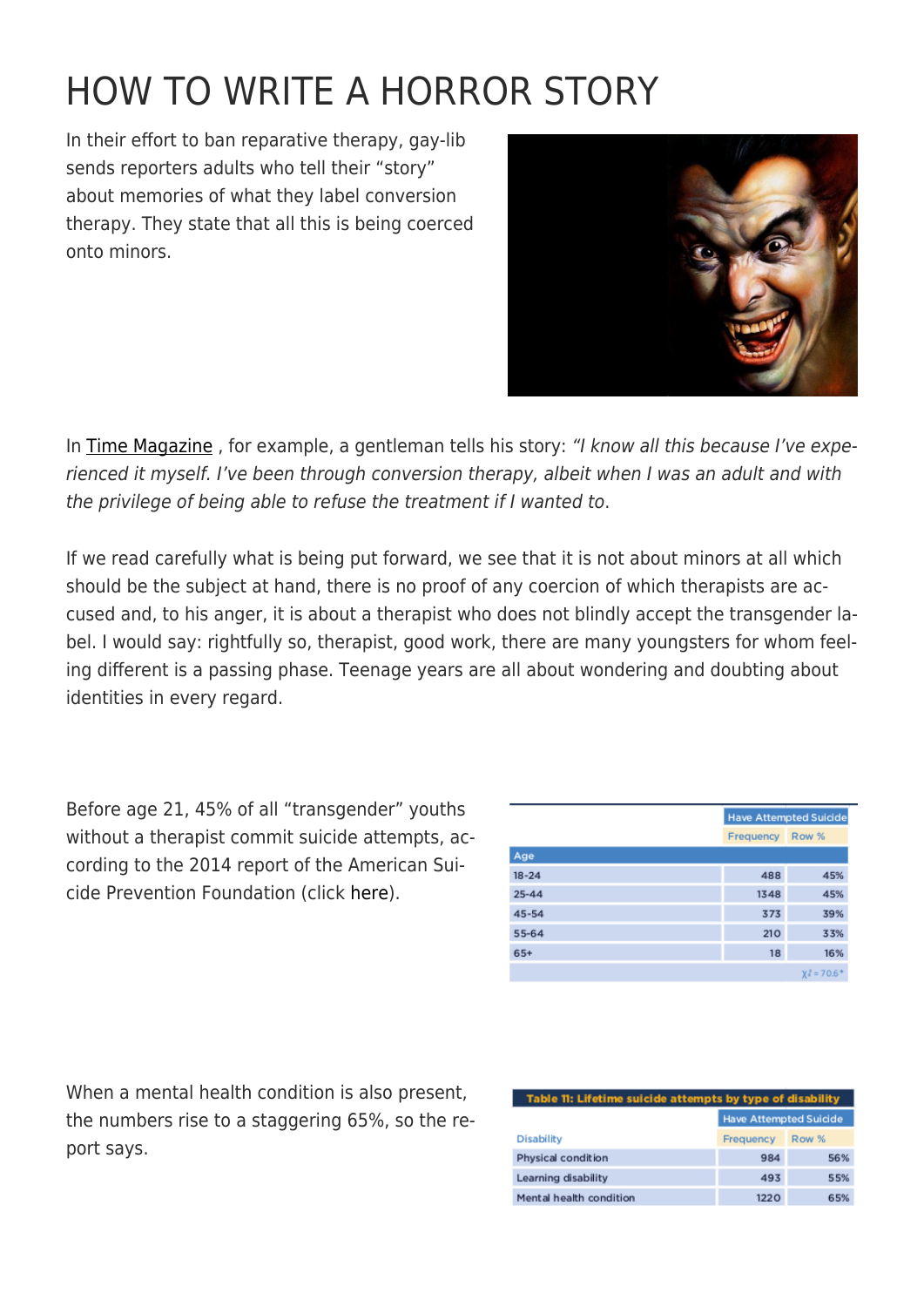But in horror stories gay-lib prefers to blame it on the therapist who was at hand.

The hysterics of it all has a profound impact on the readers, and the reporters fail to cross-examine or hear the story from the therapist himself. Neither does Time Magazine check the facts from a second independent source. A totally one-sided attempt at defaming and persecuting professional health workers. So much for this form of journalism.

How about us using the same political tactics to make the public aware of the situation after the ban has been installed? After all, 50% of all youngsters experience some same-sex attractions during their teens, according to a recent UK government study (click [here\)](https://yougov.co.uk/news/2015/08/16/half-young-not-heterosexual/), but only 3% end up with a gay identity. And yet all these youngsters will be forced to see a gay affirmative therapist, and a gay affirmative therapist only. No other way to go. Let us see what horror story we can invent, using the same strategy as gay-lib does. It would go something like this:

"When I was 16, I once confessed to my parents that I was deeply impressed by the good looks of Jack, who was a sports hero at our school. My parents sent me to a psychologist. He turned out to be a so-called gay affirmative therapist. We had heard about them at school, at the gay-straight alliance that we all have to attend. Those men are everywhere. I protested that I wasn't gay, but was told that this was the only way to go. My parents said there was no other option any more.

Being with that guy was hell. I now feel so damaged. He was so "other", he constantly smiled at me and talked with a smooth, super-friendly voice, looking me straight in the eyes. He diagnosed me as homophobic. I felt so ashamed. He said I needed to go to a gay bar and learn to be myself. He told me he had H.I.V., and had had more than 500 boyfriends. In his soft high pitched voice, he said that was normal, and insisted that I was homophobic without my realizing it. He kept on looking at my crotch all the time, and I had fantasies about the H.I.V.-virus dripping from his penis.

When I once told him that I felt depressed, he insisted that society had abused me. I had to go to a gay bar to get to know my own culture, so he advised, and just kept on looking at my crotch. It was a nightmare. I really freaked out when he once laughed in his super friendly way and said: "you are such a homophobic adorable hottie, you". I felt so manipulated. I said I wanted to stop with this therapy, but he forced me to see the school counselor first, because society had abused me real bad, so he said.